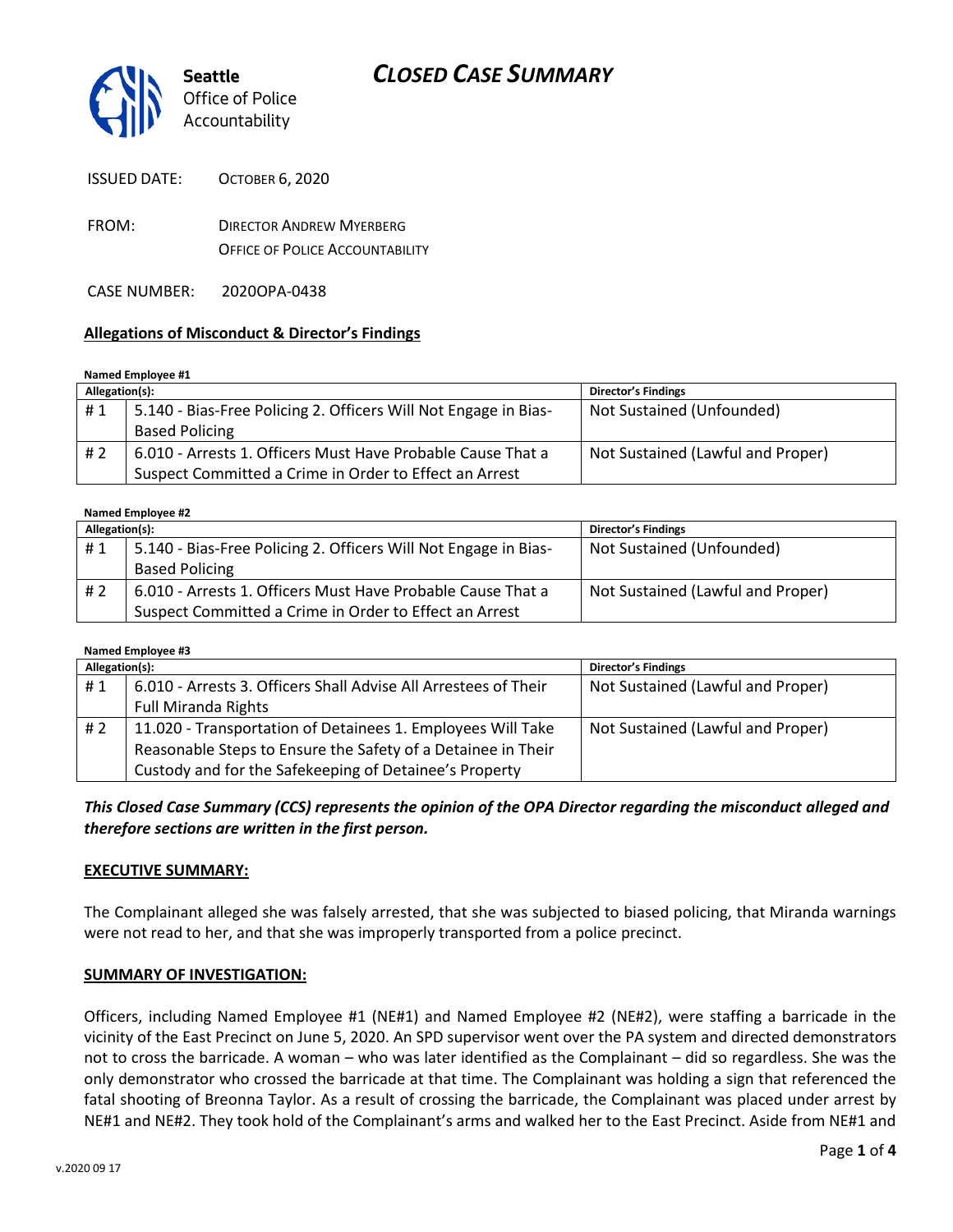

**Seattle** *Office of Police Accountability*

# *CLOSED CASE SUMMARY*

OPA CASE NUMBER: 2020OPA-0438

NE#2 holding the Complainant's arms, they reported using no other force. The lack of any other force was confirmed by Body Worn Video (BWV) from another officer who had a clear view of the arrest and the walking of the Complainant to the precinct.

Once inside of the precinct, the Complainant's arrest was screened by a supervisor – Named Employee #3 (NE#3). NE#3 read the Complainant Miranda warnings. She told NE#3 that she was arrested when she asked the officers why Native American rights were being "abused." She told NE#3 that she felt that she had been arrested because of her Chinook heritage; however, she alternatively told NE#3 that she identified as White. NE#3 asked if she was making a biased policing claim and she said that she was. The Complainant inquired as to why she had been arrested and she was told that it was because she crossed the barricade. The BWV of her time in custody indicated that the Complainant repeatedly discussed how officers were harvesting the organs of arrestees and her belief that the police would do so to her. She was extremely emotional at times. She further was captured on BWV lying on the floor and refusing to move when asked.

The officers initially attempted to transport the Complainant to the King County Jail in a marked SPD van; however, the Complainant loudly protested and would not get into the van. Given her behavior and concerns about her mental health, officers called AMR to the scene to transport the Complainant. AMR arrived and the Complainant was secured onto a gurney. She was then transported from the precinct. While in the AMR, the Complainant was asked whether she felt pain and responded: "everywhere, in my arms, in my back, in my legs – I was forced down, I was pushed down on my head, on my neck, on my spine." She further talked about being cut, her organs being harvested, hearing bombs when she woke up, having to urinate in her pants, and a missing spiritual onyx stone. The Seattle City Attorney's Office ultimately declined to file charges against the Complainant. In its decline decision, the City Attorney's Office indicated that the Complainant was non-violent and noted that she appeared to be suffering from a mental health crisis at the time of her arrest and while in police custody.

The Complainant later filed this complaint withOPA. She stated that she was arrested because of her Chinook heritage, that her Miranda warnings were not read to her, that she was improperly transported from the scene by AMR, and that, before this occurred, officers tried to force her into an unmarked van. This investigation ensued.

### **ANALYSIS AND CONCLUSIONS:**

### **Named Employee #1 - Allegation #1**  *5.140 - Bias-Free Policing 2. Officers Will Not Engage in Bias-Based Policing*

SPD policy prohibits biased policing, which it defines as "the different treatment of any person by officers motivated by any characteristic of protected classes under state, federal, and local laws as well other discernible personal characteristics of an individual." (SPD Policy 5.140.) This includes different treatment based on the race of the subject. (*See id*.)

There is insufficient evidence supporting the Complainant's assertion that her arrest was based on bias. First, there is no reason to believe that the officers were aware that the Complainant had any Chinook heritage until she raised this fact with NE#3. As the Complainant herself indicated, she presented and identified as White. Second, the sign she was holding at the time referenced Breonna Taylor, not anything concerning Native Americans, which provides further support that her arrest had nothing to do with her race. Third, even had she asked the officers why they were abusing Native American rights, this would have been after they made contact with her which was subsequent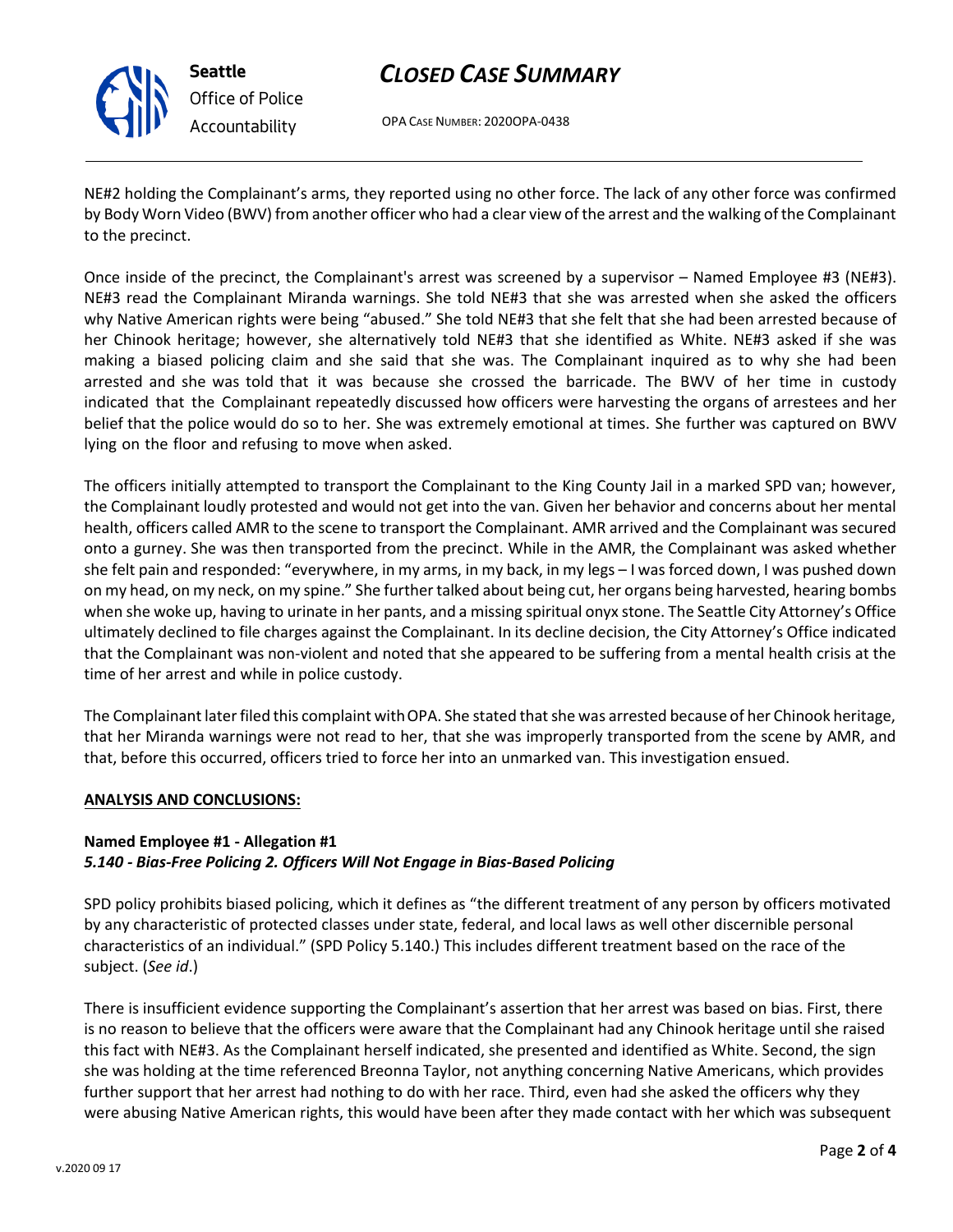

**Seattle** *Office of Police Accountability*

# *CLOSED CASE SUMMARY*

OPA CASE NUMBER: 2020OPA-0438

to her crossing the barricade. Fourth and last, the Complainant was the only individual who crossed the barricade at that time. This provides additional evidence supporting the conclusion that she was taken into custody because she violated a lawful order, not because of her race.

For these reasons, OPA finds that the evidence contradicts the Complainant's assertion that she was arrested based on bias. As such, OPA recommends that this allegation be Not Sustained – Unfounded as against both NE#1 and NE#2.

Recommended Finding: **Not Sustained (Unfounded)**

### **Named Employee #1 - Allegation #2**

### *6.010 - Arrests 1. Officers Must Have Probable Cause That a Suspect Committed a Crime in Order to Effect an Arrest*

SPD Policy 6.010-POL-1 requires that officers have probable cause to believe that a suspect committed a crime when effectuating an arrest. Stated differently, where an arrest is not supported by probable cause, it violates law and Department policy. Probable cause exists when the facts and circumstances within an officer's knowledge are sufficient in themselves to support a reasonable belief that an offense has been or is being committed.

As discussed in the context of Allegation #1 and as contemporaneously explained to the Complainant by the officers, she was arrested because she crossed the barricade. Demonstrators were directed not to do so and were informed that failure to comply with that direction could result in arrest. The Complainant knowingly crossed the barricade and, as a result, the officers had probable cause to take her into custody.

Accordingly, OPA recommends that this allegation be Not Sustained – Lawful and Proper as against both NE#1 and NE#2.

### Recommended Finding: **Not Sustained (Lawful and Proper)**

### **Named Employee #2 - Allegation #1**

*5.140 - Bias-Free Policing 2. Officers Will Not Engage in Bias-Based Policing*

For the same reasons as stated above (*see* Named Employee #1 – Allegation #1), OPA recommends that this allegation be Not Sustained – Unfounded.

Recommended Finding: **Not Sustained (Unfounded)**

### **Named Employee #2 - Allegation #2** *6.010 - Arrests 1. Officers Must Have Probable Cause That a Suspect Committed a Crime in Order to Effect an Arrest*

For the same reasons as stated above (*see* Named Employee #1 – Allegation #2), OPA recommends that this allegation be Not Sustained – Lawful and Proper.

Recommended Finding: **Not Sustained (Lawful and Proper)**